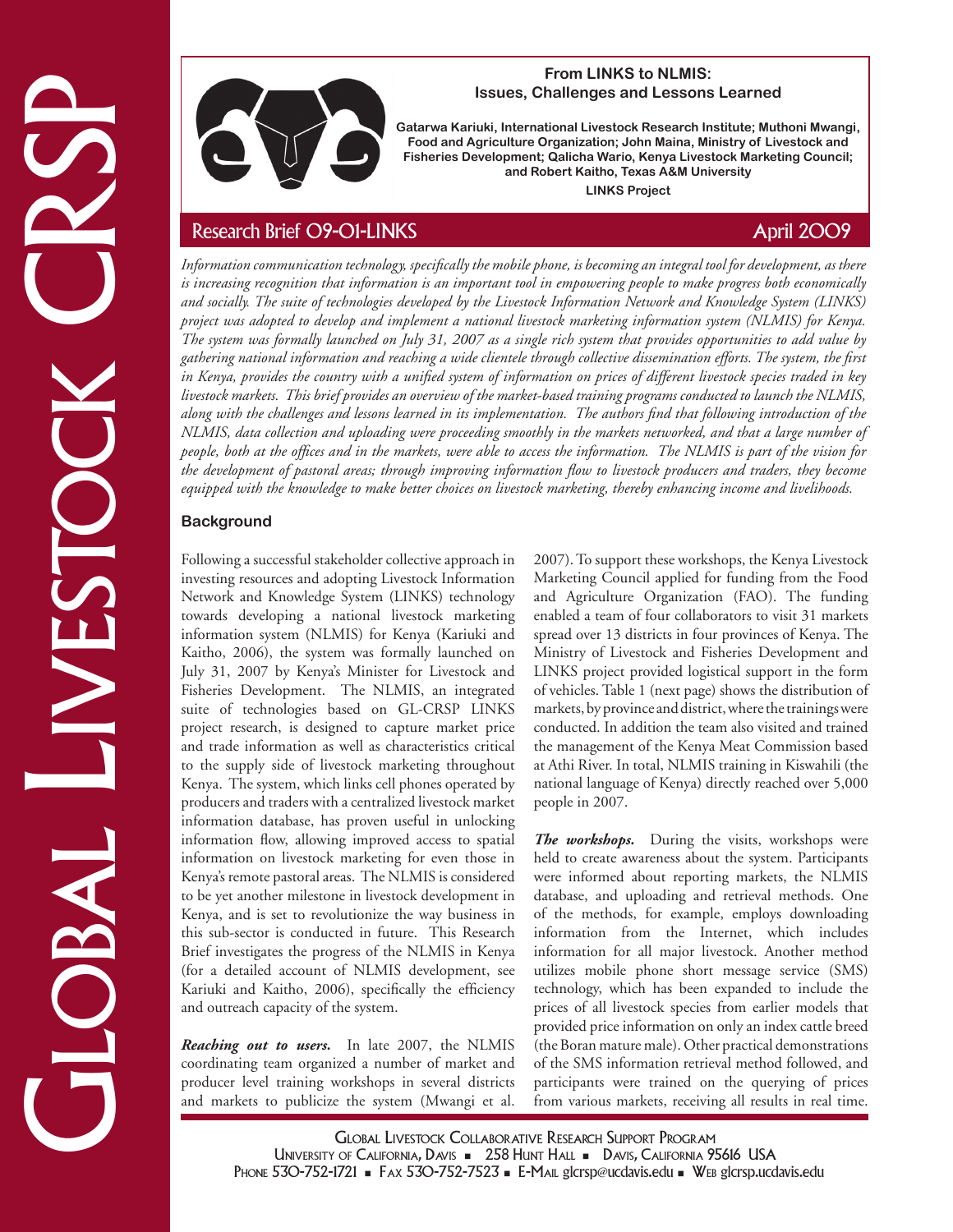| Table 1. Distribution of markets by District and Province where LINKS NLMIS training workshops were |  |  |  |  |
|-----------------------------------------------------------------------------------------------------|--|--|--|--|
| conducted in 2007.                                                                                  |  |  |  |  |

| <b>Province</b>    | <b>Districts</b> | <b>Markets</b>                                              |
|--------------------|------------------|-------------------------------------------------------------|
| Eastern            | Isiolo           | Kinna, Oldonyiro                                            |
|                    | Marsabit         | Marsabit town, Merille                                      |
|                    | Moyale           | Moyale town, Odda                                           |
| Northeastern       | Garissa          | Garissa town, Dadaab                                        |
|                    | Wajir            | Wajir town, Habaswein                                       |
|                    | Mandera          | Mandera town, Rhamu, Takaba                                 |
|                    | Ijara            | Kotile                                                      |
| <b>Rift Valley</b> | West Pokot       | Chepareria, Kishaunet, Orolwo                               |
|                    | Baringo          | Tangulbei, Nginyang, Loruk                                  |
|                    | Samburu          | Maralal town, Suguta, Baragoi, Lolkuniyiani, Lolkuru, Ilpus |
|                    | Narok            | Suswa, Mulot                                                |
|                    | Kajiado          | Ewaso Kedong                                                |
| Coast              | Tana River       | Garsen, Waldena                                             |

These NLMIS trainings elicited overwhelmingly positive responses among workshop participants. Discussions on support for data gathering and information dissemination were carried out with various agencies in the districts visited, including the Ministry of Livestock and Fisheries Development (MoLFD), Arid Lands Resource Management Project (ALRMP), District Livestock Marketing Councils (DLMC), Food for the Hungry International (FHI), Food and Research Management (FARM)-Africa, North Eastern Pastoralist Development Programme (NEPDP), CARE-Livestock Marketing Enterprise (LIME), Oxfam GB-Wajir, Millennium Village Project, and the Provincial Administration.

### **Major Findings**

Out of the 31 markets visited, 19 (61%) were already within the NLMIS network, while in four others (13%) the infrastructure for mobile network connectivity was under construction (at the time of writing this brief the system is now operational). The eight markets (26%) that are yet to be networked include Kotile, Tangulbei, Nginyang, Loruk, Baragoi, Ilpus, Ewaso Kedong and Waldena. The team observed that following introduction of the NLMIS to the districts visited over a year earlier, data collection and uploading were proceeding smoothly in the markets networked. Moreover, a large number of people, both at the offices and in the markets, were aware of the system and were able to download the information. However, for many people, regular use was hampered by constraints in dissemination, including the lack of sharing of information by the district livestock teams. Some stakeholders were still unaware of the system, or unable to download the information. The team stressed the importance of working together and disseminating information for the benefit of both producers and traders so as to improve the livelihoods

of the pastoralists. In addition, the district teams all cited general limitations in information dissemination due to the large areas covered by the pastoral districts, the poor road network, low mobile phone coverage, and lack of knowledge of the best media to use for various communities. It is apparent that traders and brokers had an undue advantage over producers when it comes to knowledge of prices in different markets. This is attributed to the traders use of wide networks that connect primary, secondary and terminal markets, most with access to information communication technology such as mobile phones. For producers, access to information is limited since they do not have absolute access to markets, let alone information communication infrastructure. Many cases were observed where traders coming from other areas first sat together to agree on prices they would offer to livestock owners, with a general disinterest in dealing with informed sellers; they would often bypass those with information and go to those they knew were less informed about prices outside their local markets. It is increasingly evident that producers need to organize in order to counteract these manoeuvres.

### **Challenges and Lessons Learned**

Livestock producers are participants in a world that is fast accelerating along the information superhighway, where access to mobile telephony and internet capacities are helping to alleviate isolation of rural producers and link them closer to initiatives that contribute to development (Kariuki and Kaitho, 2006). In implementing the NLMIS, there were a number of challenges encountered and lessons learned. Among these are that initial system start-up costs (servers, computers, mobile phones, bandwidth, e-mail, telephone calls, programming, trainings and field travel) are high, while running costs (airtime, replacement of phones, incidentals) are modest. Markets cannot be selected at will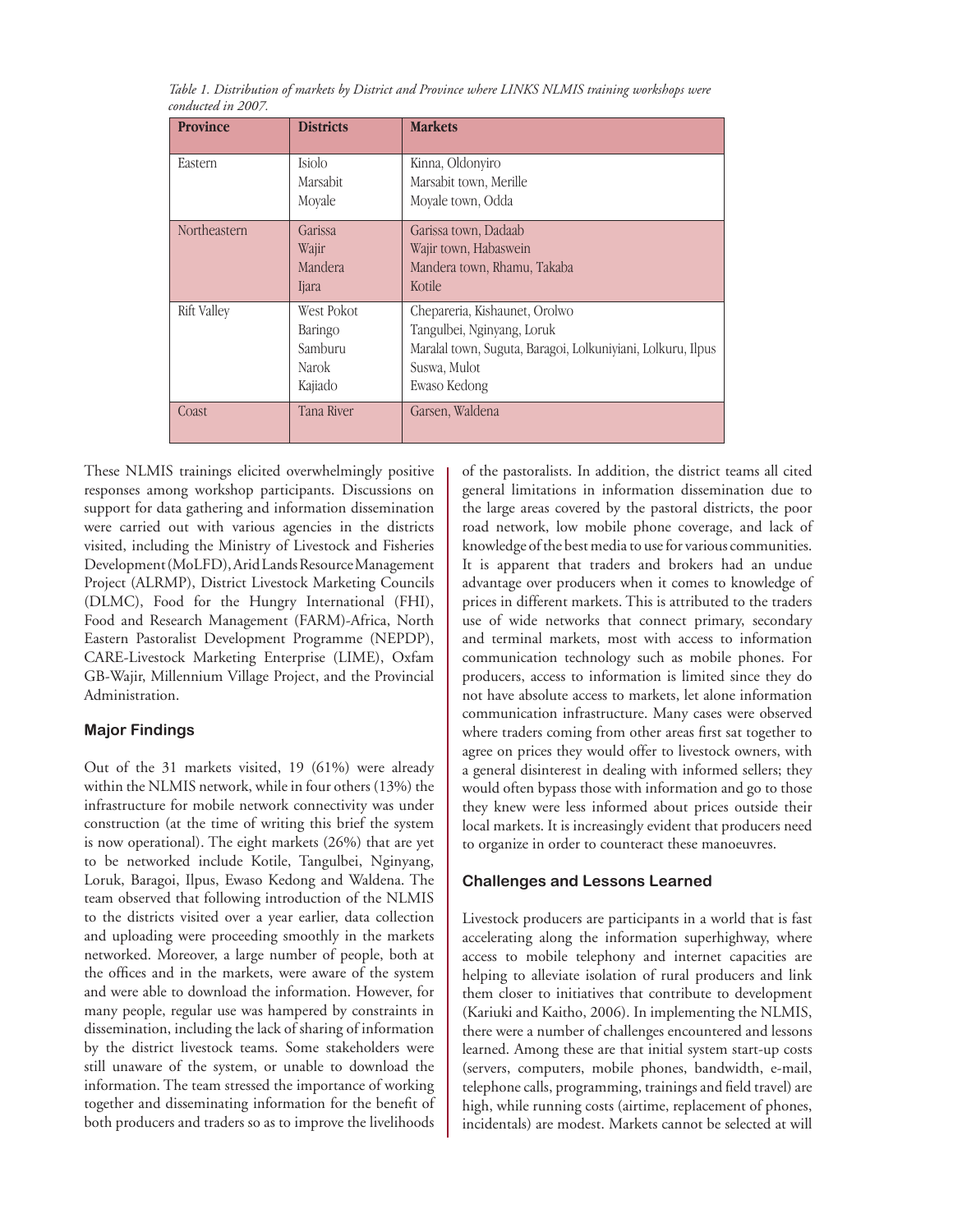as it depends on their importance as supply nodes, interest and support of stakeholders, availability of personnel to collect and report the data, and access to mobile phone network coverage. Turnover of staff also affects consistency in the flow of data.

The diversity of animal breeds, age classes, size, and body condition all present challenges in identifying which animals to select for representation. For some markets, the accuracy of aggregate supply of livestock offered in the market on a monthly basis is not assured given that the reporting is done only once a week, and the numbers should therefore be considered as indicators rather than absolute figures. Furthermore, it is possible that some animals are transacted more than once before leaving the market giving a variation in the selling price. However, on average, most animals are transacted only once, as sampling is by dominant breed/class/age/grade combination and the calculated average price is therefore a good representation of the price for that particular market day.

In some markets, development may not always be achieved due to limitations engendered by conflict and the fragmentation of markets based on ethnic considerations leading to emergence of mini-markets within the larger market. This also affects the use of infrastructure and facilities developed for the market, which may remain unused.

In terms of access to information, traders and middlemen have a competitive advantage over producers. This is because livestock trade is highly dominated by middlemen who provide brokerage services and handle most of the transactions on behalf of producers, many of whom hardly venture into the market, making it difficult to reach out to them during regular trainings conducted at the market level. Their knowledge of market dynamics is therefore greatly curtailed, and this is compounded by their limited access to information due to low levels of literacy, limited network coverage, and limited access to other channels of information such as the Internet. There also exists a large divide between traders/middlemen and producers in terms of spatial location, temporal difference, access to resources, knowledge, and often deliberate distortions in market information that favors traders and middlemen. Producers are often far removed from key markets resulting in temporal delays in getting information and limited knowledge on markets outside their immediate locality. It takes time and effort to change people's behavior and attitudes, and people continue to rely on traditional communication methods that are low in speed, reliability and efficiency.

At the macro-level, marketing of livestock is not given prominence compared to that of agricultural commodities, a situation compounded by poor infrastructure and lack of up-to-date policies to support the business.

## **Practical Implications**

It was agreed that the open-air approach used in the trainings helped break some barriers in terms of getting access to livestock producers and sellers who do not have good access to market information. Developing the technical and human capacity to meet market information needs and decision support for livestock producers helps to bridge the gap between markets on the one hand, and producers on the other. This allows producers to make better choices on where to sell their animals and creates leeway to have stronger bargaining power with traders, which translates to improved returns to their marketing transactions, and therefore an enhancement of their economic status. Research has shown that on average, producers receive only about half of the terminal market prices in Nairobi (Agrisystems, 2003), while traders reap proportionately higher returns. A marketing information system can lead to changes in marketing behaviour, while understanding market signals can play an effective role in orienting producers towards market opportunities (Ferris, et al. 2008). If the system can inform producers so that they can negotiate for better prices, then it will have achieved its primary objective.

If producers get better returns, the cash generated meets expenditure for goods and services that they cannot produce at home. This not only helps them to improve the livelihoods of their households but also creates demand for goods and services in the local and national market arenas. Socially it means that information can be targeted to reach specific gender, age, and wealth categories to reach a wider range of clientele, which helps producers to form and strengthen marketing associations and pool resources to invest in marketing that enables them to reduce per capita transaction costs.

Finally, to enhance the impact of the National Livestock Marketing Information System on communities of livestock producers, agencies also need to focus more on demonstrating and helping people to better understand the link between drought and changes in livestock prices, as part of early warning and contingency planning to assist in saving livestock assets during periods of emerging crises. While the LEWS technology embedded within LINKS and the NLMIS provides the toolkit, the agencies must simply enable the implementation.

### **Concluding Remarks and the Way Forward**

The NLMIS is part of the vision for the development of pastoral livestock producing areas; through improving information flow to livestock producers and traders, they become equipped with the knowledge to make better choices on livestock marketing, during both normal and distress periods. This model can be applied to collect,